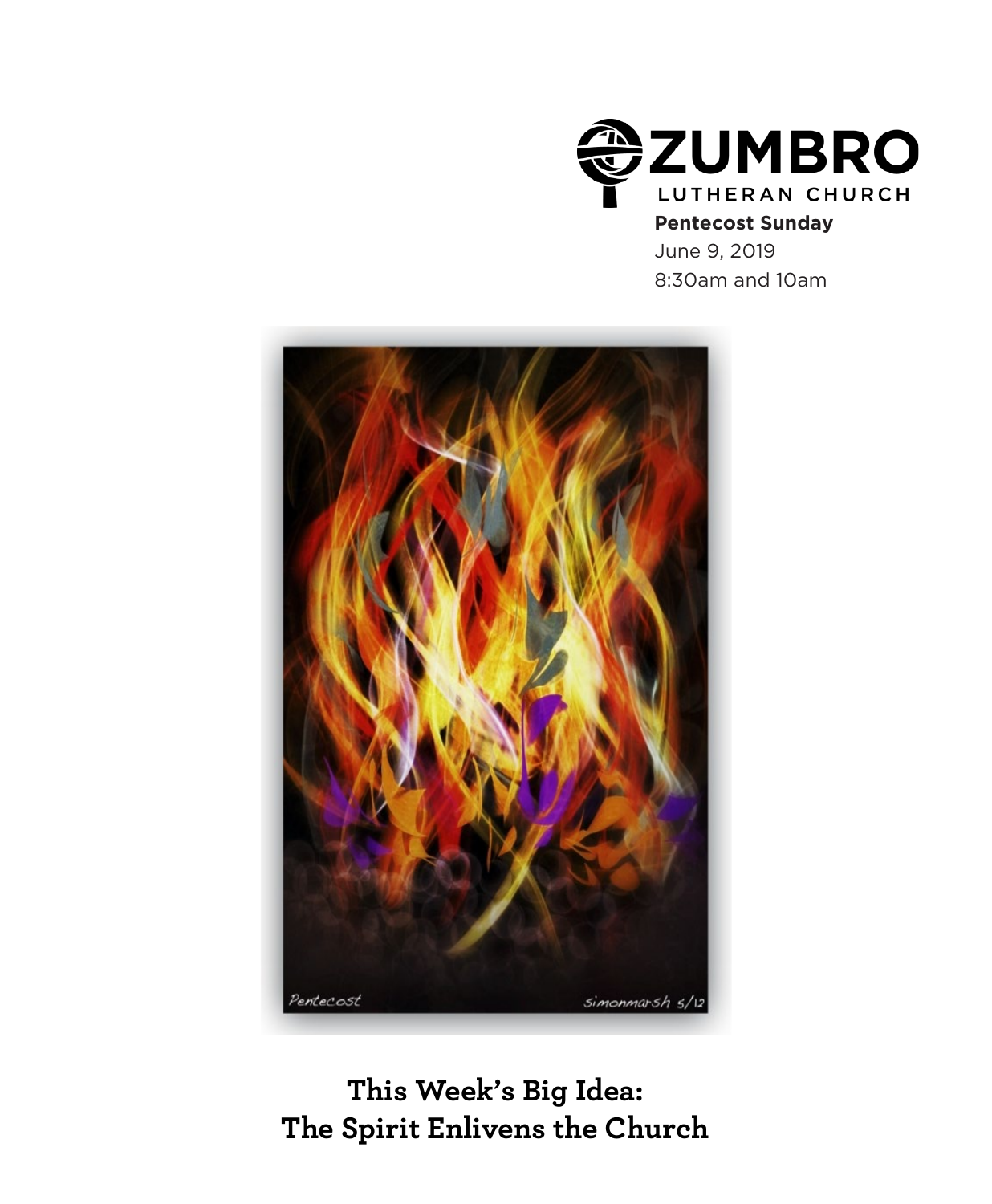# **Welcome to Zumbro Lutheran Church!** SUNDAY, JUNE 9, 2019

Today is Pentecost Sunday. On the 50<sup>th</sup> day of Easter we celebrate the gift of the Holy Spirit poured out on the followers of Jesus, both in the early church and today.

We welcome our Dinka members to worship at the 10am service. Pentecost celebrates the power of the Spirit coming to the church from all tribes and languages. We will experience some elements of worship in both English and Dinka at this service.

Young children are most welcome with us at worship. If needed, the nursery is available, but not staffed today. Please ask an usher for directions.

Please silence your cell phones and pagers.

# **GATHERING**

PRELUDE HOLY SPIRIT, EVER DWELLING *IN BABILONE*

SETTING BY MICHAEL BURKHARDT

*As you prepare your heart for worship during the prelude, you are invited to pray:* Come, Holy Spirit, to renew our faith and give us insight to the new things you are doing in your church. Amen.

WELCOME AND ANNOUNCEMENTS



*continued on next page*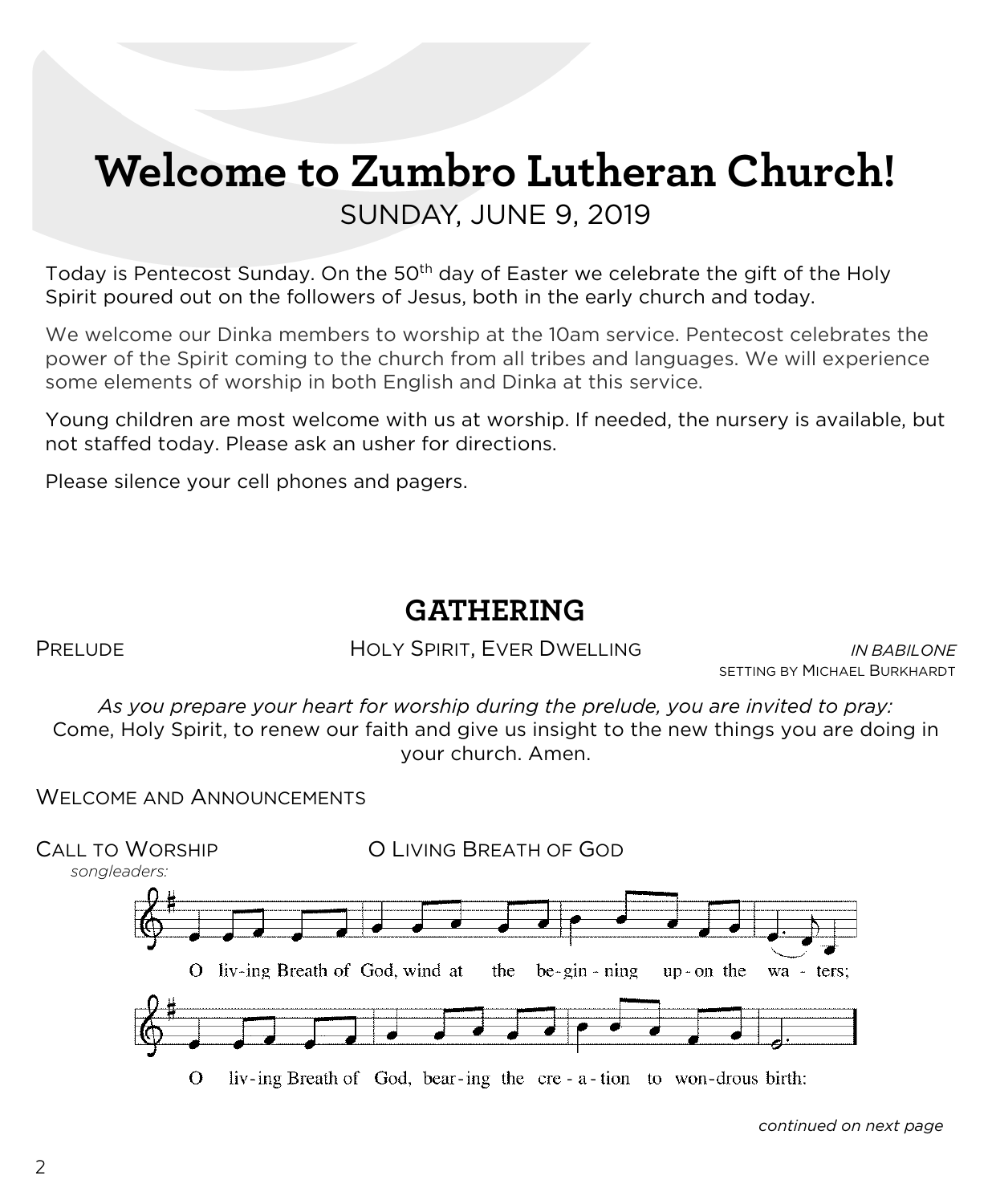

L: Holy Spirit, Lord and Giver of life, in the beginning of time, you moved over the face of the waters; you breathe into every living being the breath of life.

**C: Come, Creator Spirit, and renew the whole creation.**

- L: Holy Spirit, voice of the prophets: you enflame men and women with a passion for your truth, and through them, call your people to ways of justice and compassion.
- **C: Come, Spirit of Righteousness, and burn in our hearts.**



*please stand, turn and face the cross as it enters the sanctuary*

HYMN 400 GOD OF TEMPEST, GOD OF WHIRLWIND

*stanzas 1, 2, 4*

*you may be seated*

## **GREETING**

- L: The grace of our Lord Jesus Christ, the love of God, and the communion of the Holy Spirit be with you all.
- **C: And also with you.**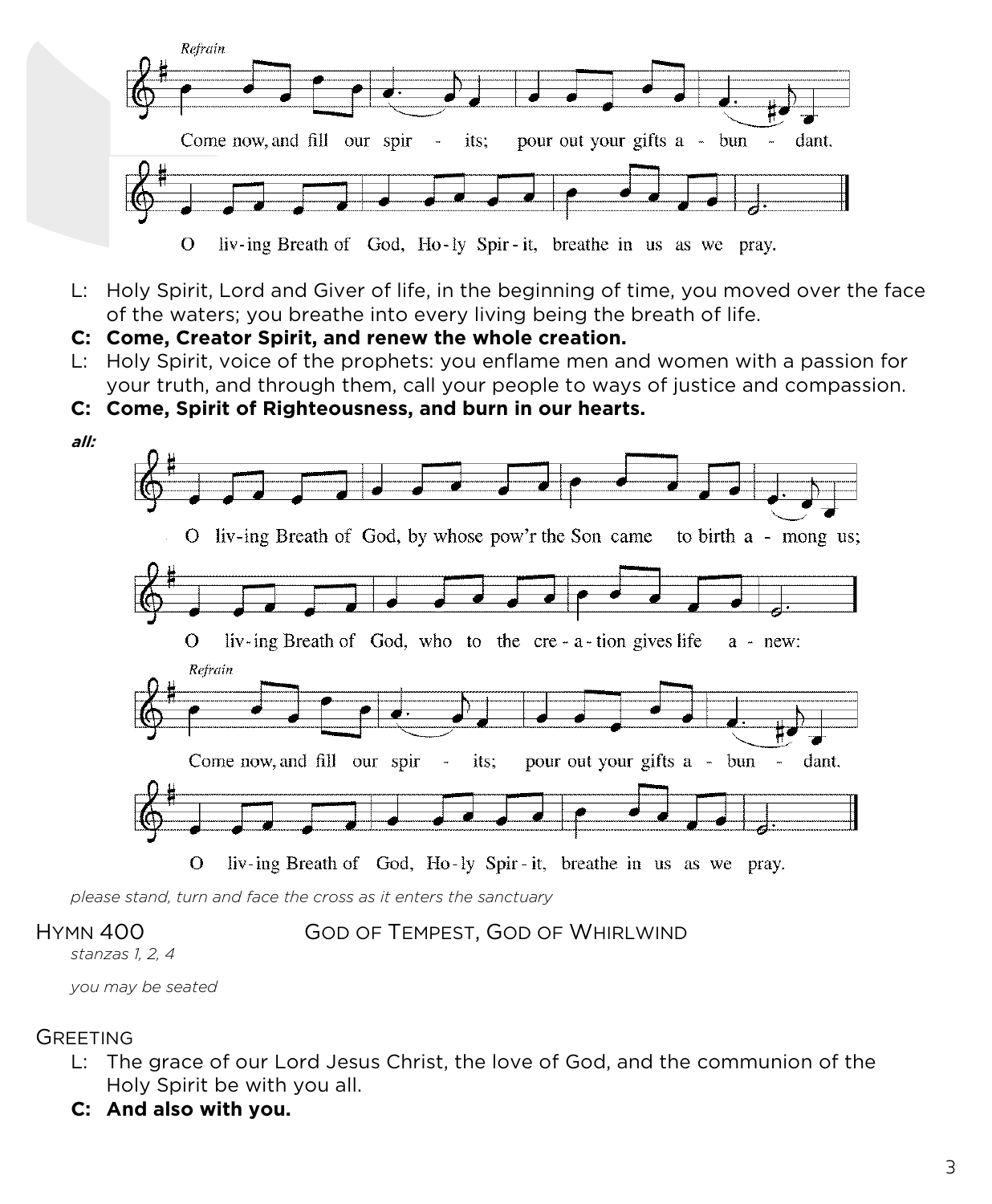

PRAYER OF THE DAY

- L: Gentle Spirit,
- **C: breathe on us the goodness of your life. Open our closed doors to your compassion and inspire us to sing and sigh for justice. Spirit of Jesus, teach us to walk, to work, to pray, to live, to love, your way. Awaken our dreams, expand our visions, heal us for hope, through Jesus Christ our Savior and Lord. Amen.**

**WORD**

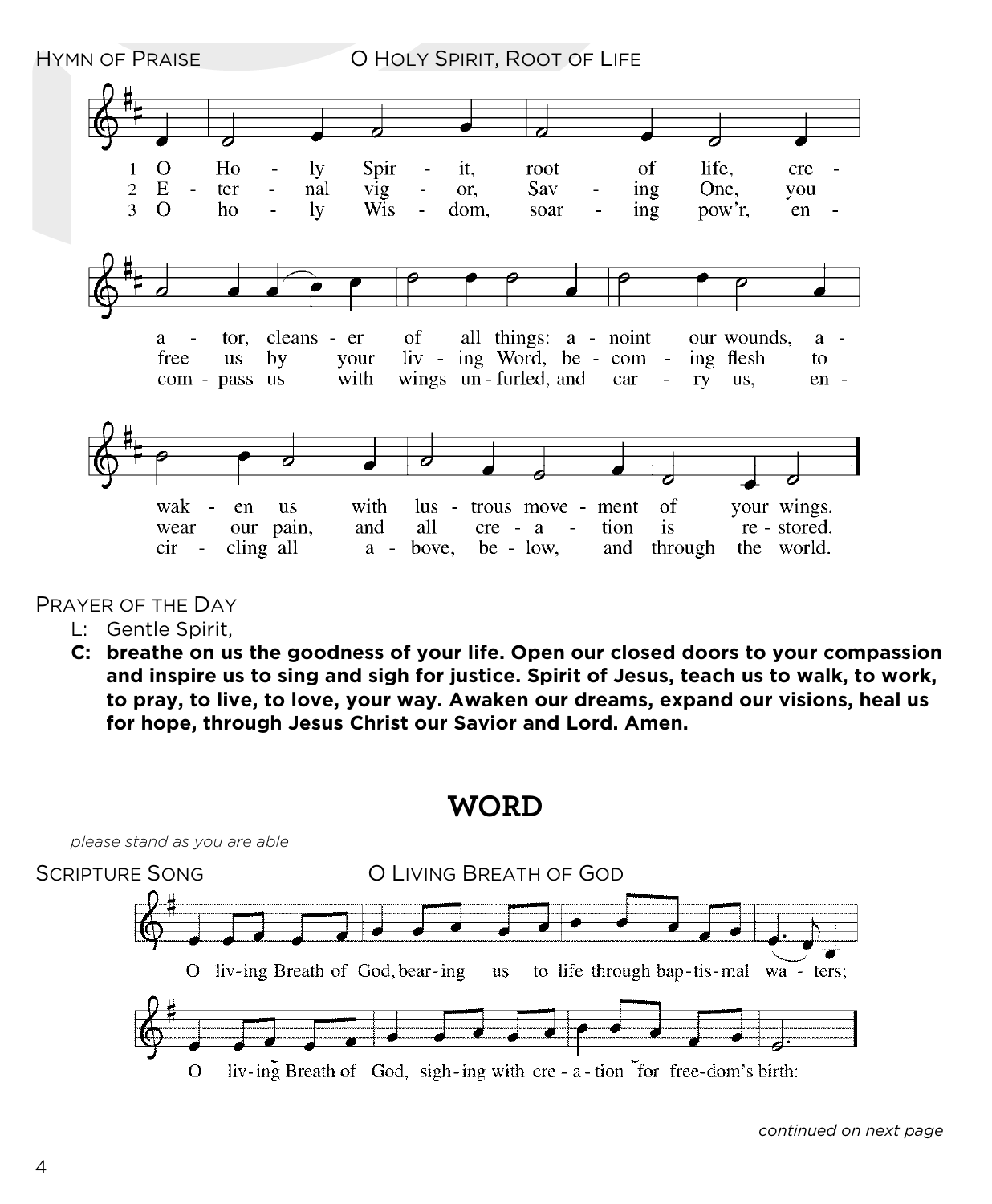

#### BIBLE READING ACTS 2:1-8; 12-18 NRSV

1 When the day of Pentecost had come, they were all together in one place. 2And suddenly from heaven there came a sound like the rush of a violent wind, and it filled the entire house where they were sitting. <sup>3</sup>Divided tongues, as of fire, appeared among them, and a tongue rested on each of them. 4All of them were filled with the Holy Spirit and began to speak in other languages, as the Spirit gave them ability.

 $5$ Now there were devout Jews from every nation under heaven living in Jerusalem.  $6$ And at this sound the crowd gathered and was bewildered, because each one heard them speaking in the native language of each. <sup>7</sup>Amazed and astonished, they asked, "Are not all these who are speaking Galileans? <sup>8</sup>And how is it that we hear, each of us, in our own native language?

 $12$ All were amazed and perplexed, saying to one another, "What does this mean?"  $13$ But others sneered and said, "They are filled with new wine."

 $14$ But Peter, standing with the eleven, raised his voice and addressed them, "Men of Judea and all who live in Jerusalem, let this be known to you, and listen to what I say.  $15$ Indeed, these are not drunk, as you suppose, for it is only nine o'clock in the morning. <sup>16</sup>No, this is what was spoken through the prophet Joel: <sup>17</sup>In the last days it will be, God declares, that I will pour out my Spirit upon all flesh, and your sons and your daughters shall prophesy, and your young men shall see visions, and your old men shall dream dreams. <sup>18</sup>Even upon my slaves, both men and women, in those days I will pour out my Spirit; and they shall prophesy.' "

L: Holy Wisdom, Holy Word.

**C: Thanks be to God.**

*you may be seated*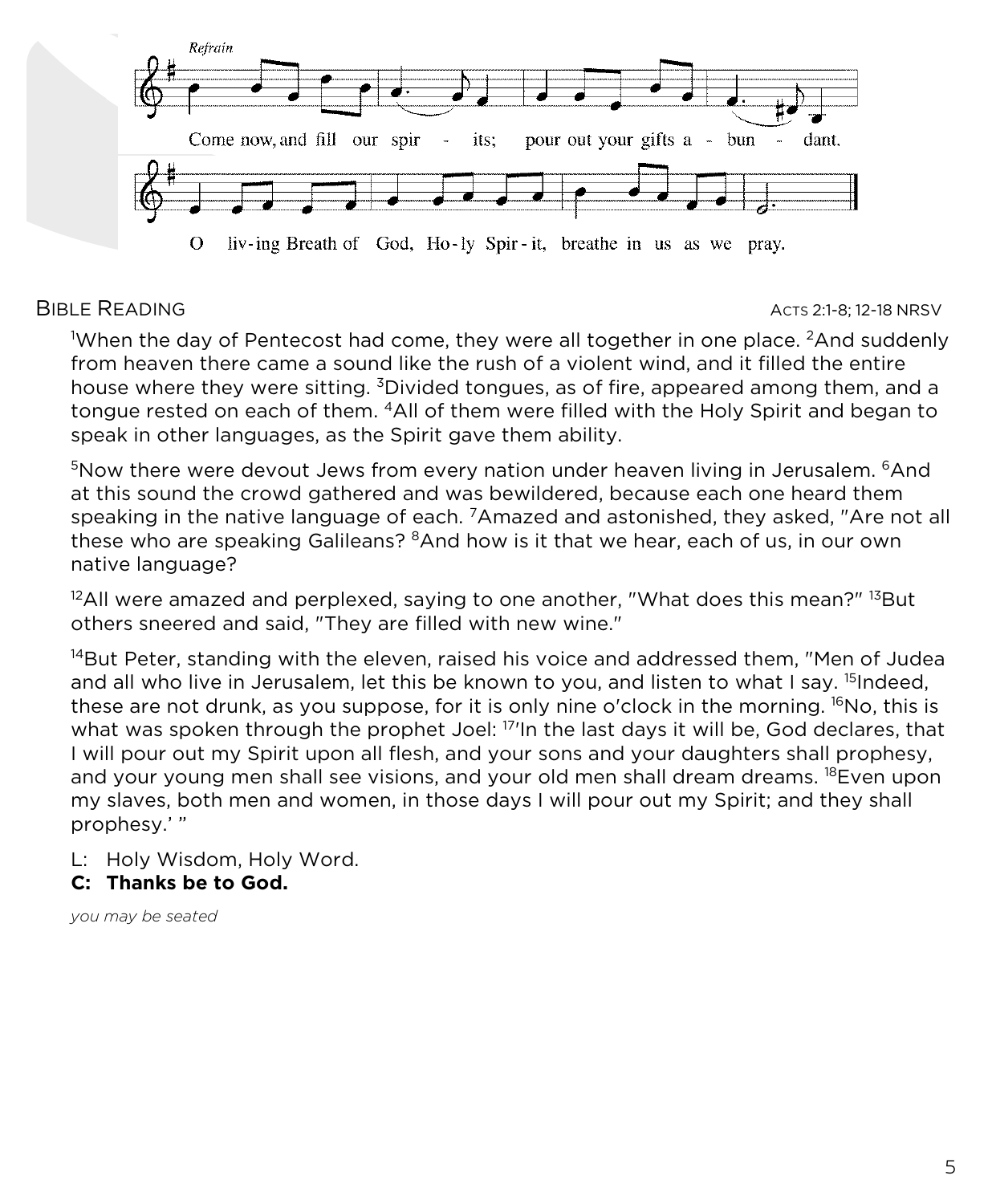| <b>ANTHEM</b>                   | <b>GRACIOUS SPIRIT, DWELL WITH ME</b><br><b>KIRA AND JORDAN DEGERNESS</b><br>Gracious Spirit, dwell with me, I would gracious be;<br>Help me now thy grace to see, I would be like thee;<br>And, with words that help and heal, thy life would mine reveal;<br>And, with actions bold and meek, for Christ, my Savior, speak. | <b>ADORO TE DEVOTE</b><br>ARR. K. LEE SCOTT |
|---------------------------------|-------------------------------------------------------------------------------------------------------------------------------------------------------------------------------------------------------------------------------------------------------------------------------------------------------------------------------|---------------------------------------------|
|                                 | Truthful Spirit, dwell with me, I would truthful be;<br>Help me know thy truth to see, I would be like thee;<br>And, with wisdom kind and clear, thy life in mine appear;<br>And, with actions brotherly, speak Christ's sincerity.                                                                                           |                                             |
|                                 | Holy Spirit, dwell with me, I would holy be;<br>Show thy mercy tenderly, make me more like thee;<br>Separate from sin, I would and cherish all things good,<br>And whatever I can be give him who gave me thee.                                                                                                               |                                             |
|                                 | Mighty Spirit, dwell with me, I would mighty be;<br>Help me now thy power to see, I would be like thee;<br>'Gainst all weapons hell can wield, be thou my strength and shield;<br>Let thy word my weapon be, Lord, thine the victory.                                                                                         |                                             |
|                                 | Gracious Spirit, dwell with me, I would be like thee!                                                                                                                                                                                                                                                                         |                                             |
| <b>STORY TIME</b>               |                                                                                                                                                                                                                                                                                                                               | <b>JEN GRUENDLER</b>                        |
| (10AM) DINKA CONGREGATION CHOIR |                                                                                                                                                                                                                                                                                                                               |                                             |
| <b>SERMON</b>                   | THE SPIRIT ENLIVENS THE CHURCH                                                                                                                                                                                                                                                                                                | PASTOR JASON BRYAN-WEGNER                   |

*please stand as you are able*

HYMN 396 SPIRIT OF GENTLENESS

### APOSTLES' CREED

*stanzas 1, 3, 4*

- **C: I believe in God, the Father almighty, creator of heaven and earth.**
	- **I believe in Jesus Christ, God's only Son, our Lord, who was conceived by the Holy Spirit, born of the virgin Mary, suffered under Pontius Pilate, was crucified, died, and was buried; he descended to the dead. On the third day he rose again; he ascended into heaven, he is seated at the right hand of the Father, and he will come to judge the living and the dead.**
		- **I believe in the Holy Spirit, the holy catholic church, the communion of saints, the forgiveness of sins, the resurrection of the body, and the life everlasting. Amen.**

*you may be seated*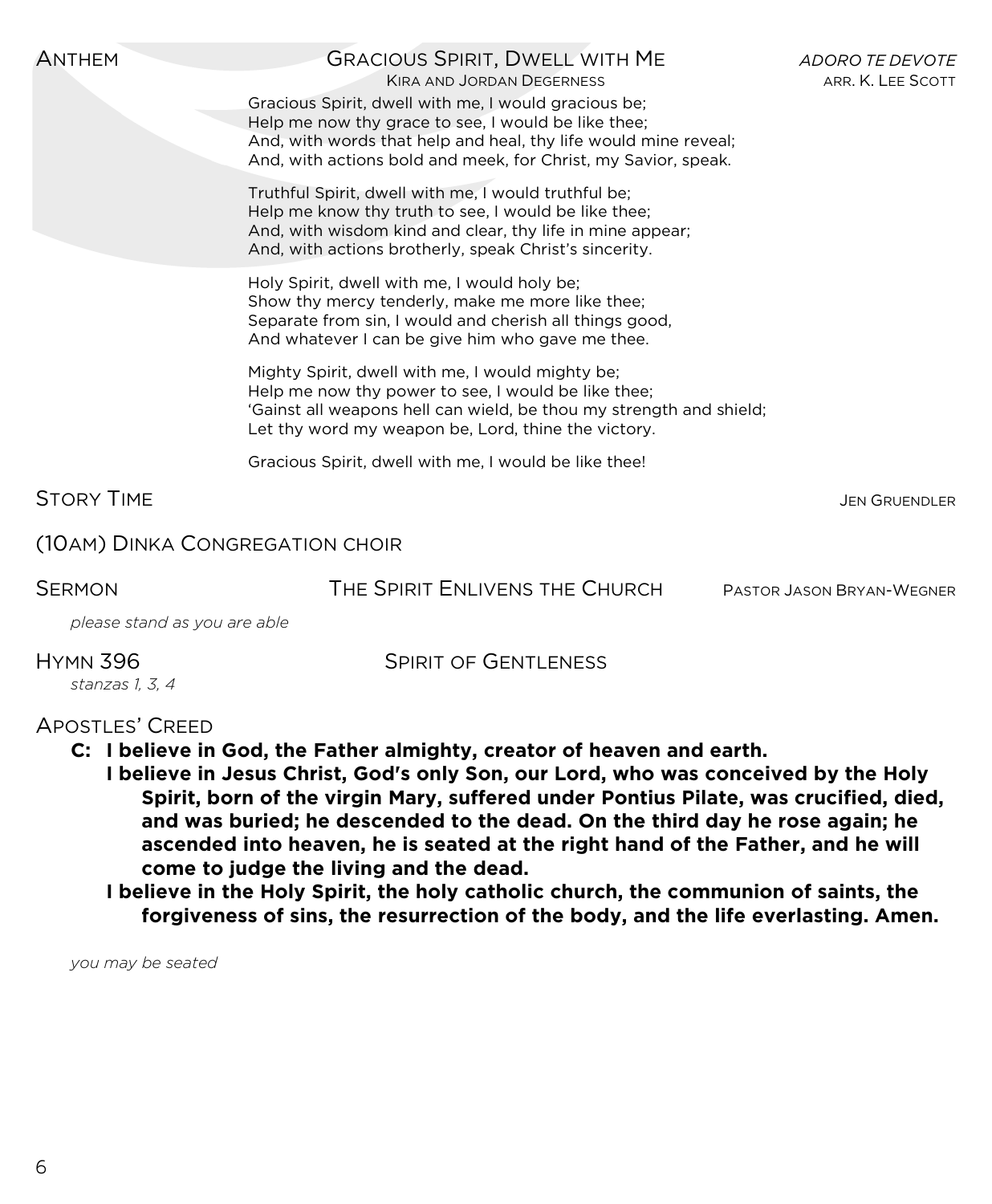# **THANKSGIVING**

*During the offering, please pass the Connection Pad in the pew.*

### **OFFERING**

#### **Your giving makes a difference.**

*Want to support our ministries through an online gift? Send a text to* **73256** *and write* **Zumbro** *in the message line. Follow the return link. Thank you.*

#### GRACIOUS SPIRIT, HOLY GHOST MALCOLM ARCHER

KIRA AND JORDAN DEGERNESS Gracious Spirit, Holy Ghost, taught by thee we covet most. Of thy gifts of Pentecost*,* holy, heavenly love. Love is kind, and suffers long. Love is meek, and thinks no wrong. Love than death itself more strong; therefore, give us love.

Faith and hope and love we see. Joining hand in hand agree; But the greatest of the three, and the best, is love. From the overshadowing of thy gold and silver wing Shed on us, who to thee sing, holy, heavenly Love.

### PRAYERS OF THE PEOPLE

L: Trusting God's promise of new life, we pray for the renewal of the church, the world, and all of creation.

*After each petition the congregation responds:*

- L: Hear us, O God,
- **C: Your mercy is great.**
- L: We commend these and all our prayers to you, O God. Come near to us with your saving help, for the sake of Jesus Christ, our risen Lord.
- **C: Amen.**

## LORD'S PRAYER

- L: Lord, remember us when you come into your kingdom and teach us to pray.
- **C: Our Father in heaven, hallowed be your name, your kingdom come, your will be done, on earth as in heaven. Give us today our daily bread. Forgive us our sins as we forgive those who sin against us. Save us from the time of trial and deliver us from evil. For the kingdom, the power, and the glory are yours, now and forever. Amen.**

# **SENDING**

*please stand as you are able*

#### **BENEDICTION**

- L: The blessing of the living God, Father, + Son, and Holy Spirit, surround and sustain you, keep you from harm, and fill you with courage.
- **C: Amen.**